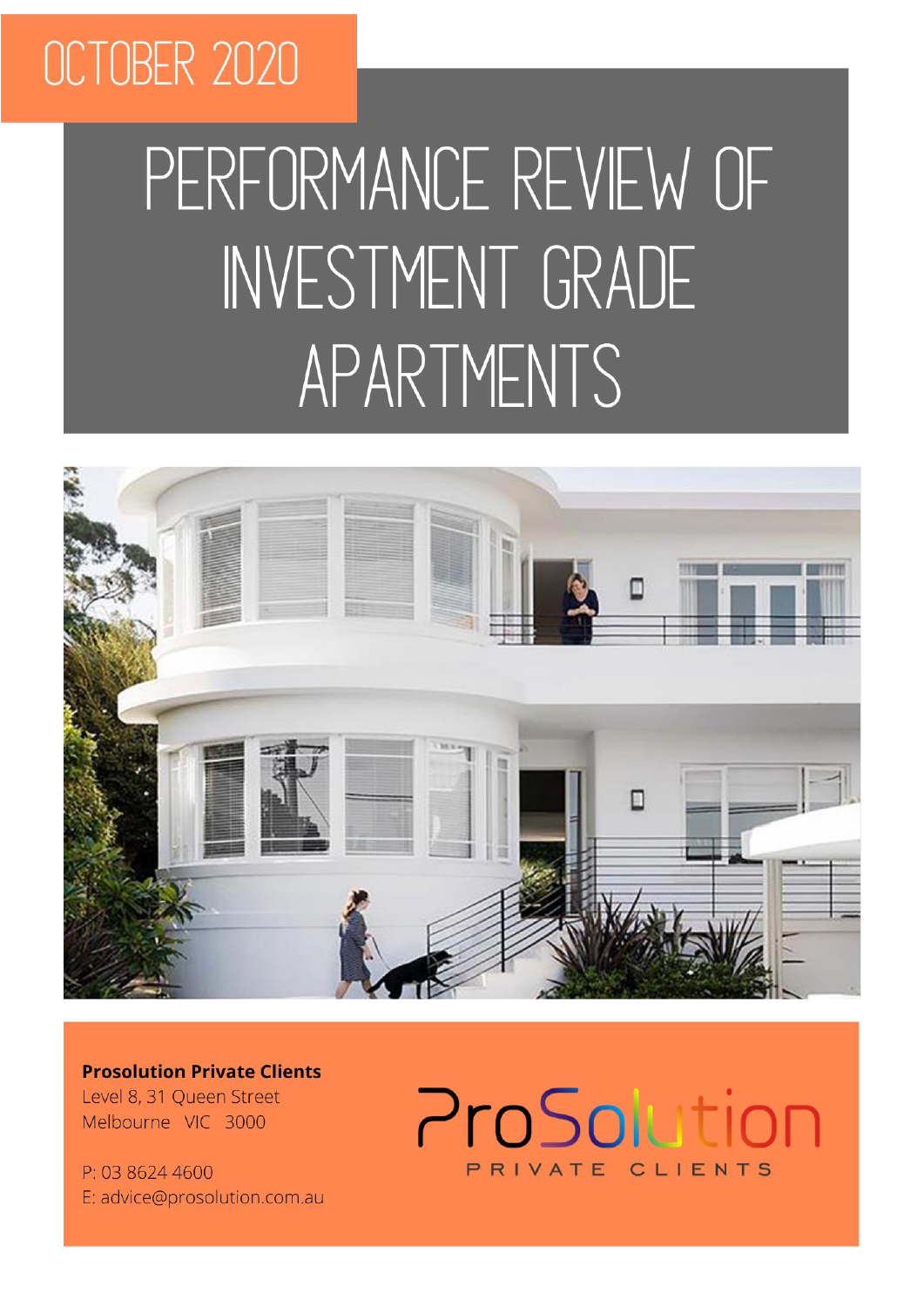

### **Table of Contents**

| 1              |     |                                                                    |  |
|----------------|-----|--------------------------------------------------------------------|--|
| $\overline{2}$ |     |                                                                    |  |
|                | 2.1 |                                                                    |  |
|                | 2.2 |                                                                    |  |
|                | 2.3 |                                                                    |  |
|                | 2.4 |                                                                    |  |
| 3              |     |                                                                    |  |
|                | 3.1 |                                                                    |  |
|                | 3.2 |                                                                    |  |
|                | 3.3 |                                                                    |  |
|                | 3.4 |                                                                    |  |
|                | 3.5 | Potential shift away from "shiny and new" to "tried and tested" 10 |  |
|                | 3.6 |                                                                    |  |
|                | 3.7 |                                                                    |  |
| 4              |     |                                                                    |  |
| 5              |     |                                                                    |  |

Published: 28 October 2020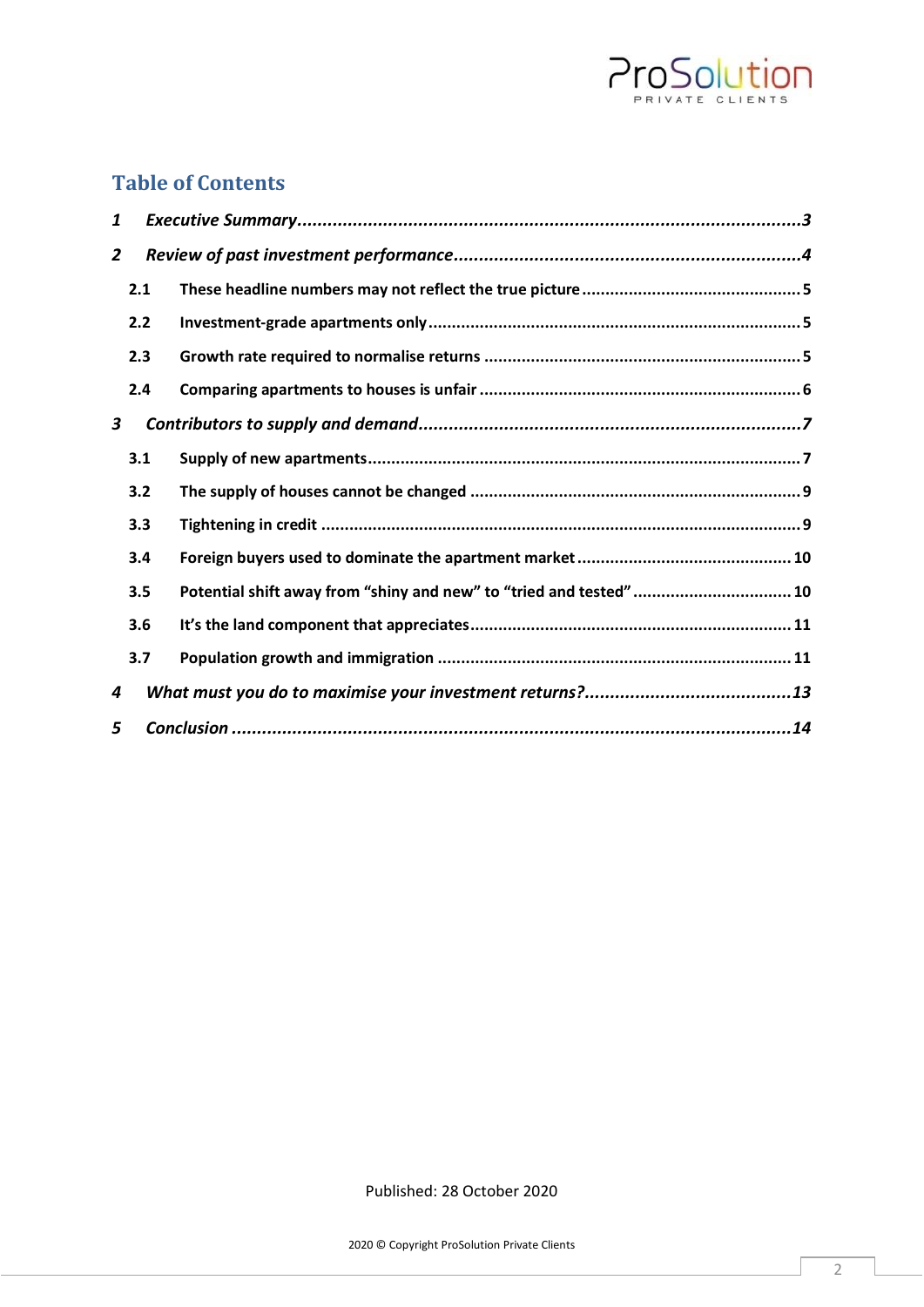

# <span id="page-2-0"></span>**1 Executive Summary**

It is our observation that investment-grade apartments have under-performed (capital growth wise) compared to houses over the past 8 to 10 years. That is, apartments have generated very little capital growth (sometimes none), whereas houses have grown in value by between 5% and 8% p.a. over the same period.

This white paper considers what has caused this under-performance. Most importantly, it attempts to assess the likelihood that the investment-grade apartment sector future capital growth rate will adequately reward investors.

Our findings are summarised as follows:

- Implied land values indicate that investment-grade apartments are currently intrinsically undervalued.
- We estimate that the average capital growth rate over the next 10 years has to exceed 9.2% p.a., to make up for the past 8-10 years of under-performance. This is not unrealistic given historical growth rates over the past 40 years.
- **There is strong evidence that indicates three factors are predominantly responsible for the** recent under-performance, being:
	- $\circ$  The supply of new apartments in investment-grade locations increased substantially between 2011 and 2017. However, supply numbers have been in gradual decline since 2017.
	- $\circ$  Tightening in credit laws since 2009 have greatly impaired the borrowing/purchasing power of apartment buyers, which tend to have relatively weak financial positions.
	- o The value of residential property purchased by foreign buyers is now one quarter of what it was 5 years ago. Previously, a substantial volume of cheap, poor-quality stock was being sold to non-residents, and this dragged the whole market down. Non-resident buyers no longer account for a substantial part of the market.
- Investment-grade houses have displayed much better capital growth rates over the past 8 to 10 years. This must be caused by appreciating land values. If we accept this as fact, then logic tells us that investment-grade apartments, which tend to have a 45% to 55% land value component, must also be worth more.
- According to the ABS, Australia is expected to experience strong population growth over the next 45 years. Melbourne's population is projected to exceed Sydney's within the next 11 to 27 years. Australia's health and economic handling of the Covid pandemic will likely result in substantially increased immigration demand from foreigners over the next few decades. This population growth will more than absorb all apartment supply that has occurred over the past 10 years.

We conclude that the very likely capital growth rate (for investment-grade apartments) over the next 10 years will substantially exceed the actual growth rate over the past 10 years. The analysis outlined in this report also suggests it's not impossible that the capital growth rate over the next 10 years will adequately compensate investors for the sectors under-performance to date.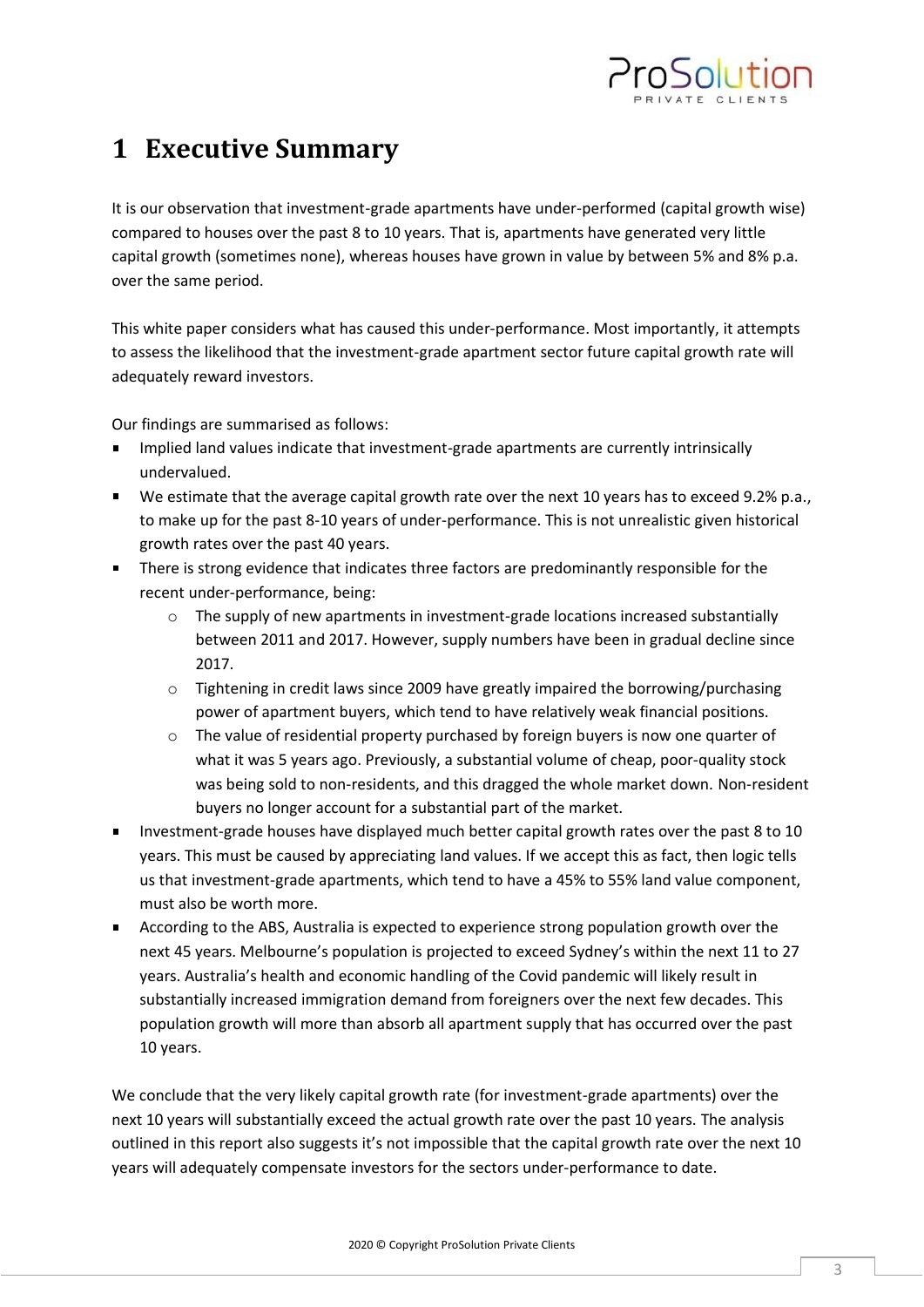

## <span id="page-3-0"></span>**2 Review of past investment performance**

Asset class returns are more predictable over very long periods of time. That is because all markets and asset classes move in cycles which include periods of growth, contraction/correction and sideways drift (i.e. no change in value). That is why, in the short run, returns can be quite volatile. However, it has been well documented that investment returns eventually revert back to their longterm mean (or average). That is, periods of above average growth tend to be followed by periods of below average growth.

It is our observation that investment-grade apartments have under-performed (capital growth wise) compared to houses over the past 8 to 10 years. That is, apartments have generated very little capital growth (sometimes none), whereas houses have grown in value by between 5% and 8% p.a. over the same period.

The chart below sets out the distribution growth in the median price of apartments (i.e. dwellings other than houses) for Sydney, Melbourne and Brisbane over the past 40 years.

It is relatively clear that growth cycles tend to last between 5 and 10 years (although Brisbane between 1980 and 2002 is the main exception). This is in line with what we have observed for houses (as charted [here\)](https://www.prosolution.com.au/understanding-property-growth/).



Therefore, our observation that apartments have under-performed over the past 8 to 10 years seems to be supported by the above median price data.

2020 © Copyright ProSolution Private Clients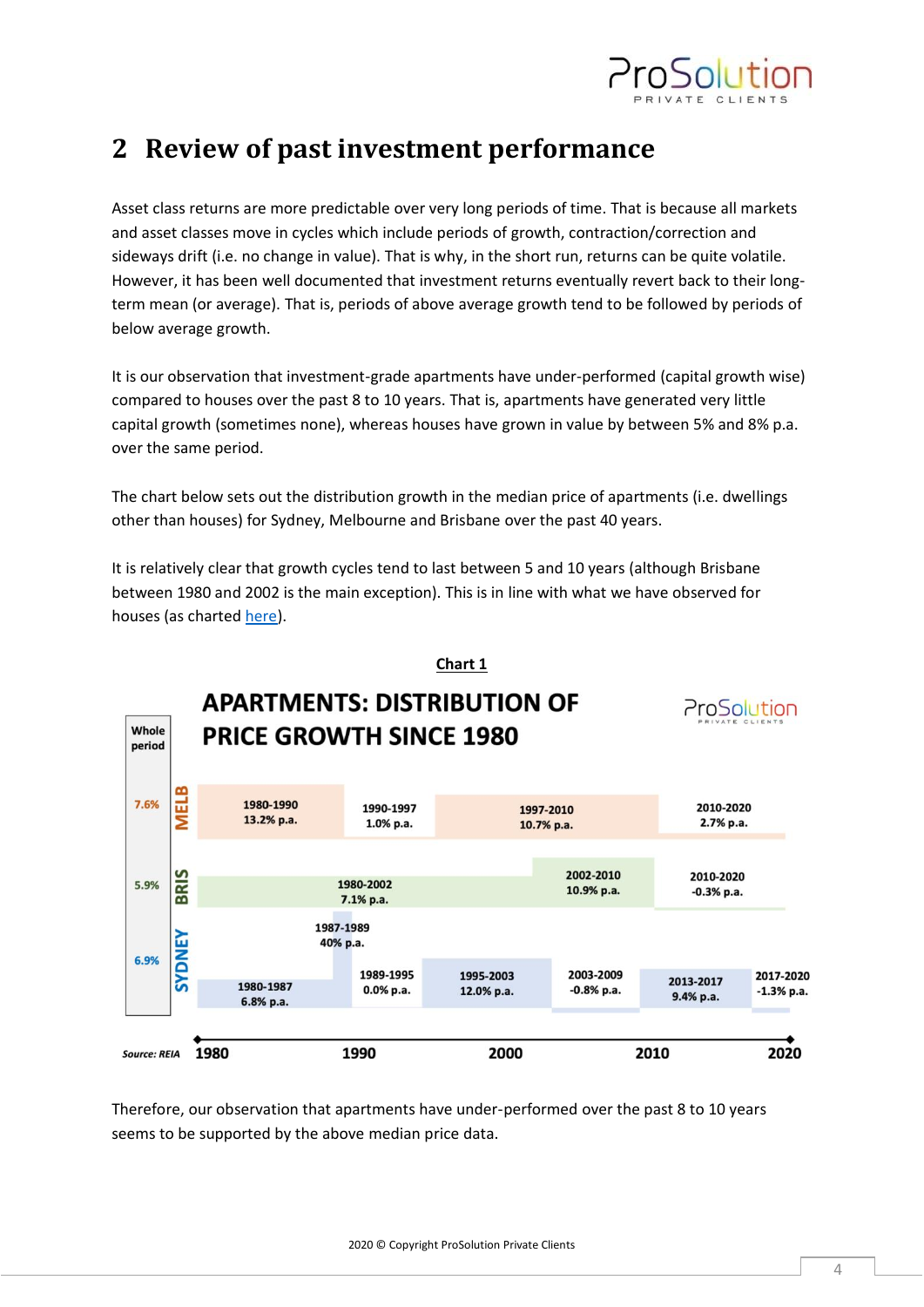

It is the aim of this white paper to consider what has contributed to this performance and, most importantly, to ascertain the probability of apartments entering into a growth cycle.

#### <span id="page-4-0"></span>**2.1 These headline numbers may not reflect the true picture**

When comparing median price growth rates between apartments and houses, there are a few important matters to take into account:

Median house growth rates are, to some extent, impacted by capital improvements (i.e. renovations and redevelopment). An increasing number of people are choosing to renovate their home to avoid having to sell and upgrade (to avoid selling costs and paying stamp duty), particularly in blue-chip suburbs. For example, it would not be uncommon for someone to purchase a house in a blue-chip suburb for \$1.2-\$1.5 million and spend \$600,000 on a renovation e.g. adding a  $3<sup>rd</sup>$  bedroom. This may increase the value of the property to \$2 million. If/when the owners eventually sells, this will inflate the property's nominal capital growth rate.

Whilst it is true that owners can make capital improvements to apartments, there is far less scope to do so. For example, it is very rarely possible add a bedroom onto an existing apartment. As such, at a median data level, house growth rates will probably always exceed apartments.

This is why it's important to not rely upon median price data to make investment decisions. Instead, comparable sale research provides more compelling and reliable data.

**The other factor to take into account is that rental yields for apartments (compared to houses)** have been 1-1.5% p.a. higher over the review period. Also, on average, the cost to maintain an investment-grade house is materially higher than an investment-grade apartment.

#### <span id="page-4-1"></span>**2.2 Investment-grade apartments only**

This white paper only considers the performance characteristics of investment-grade apartments. Investment-grade apartments are typically found in established, blue-chip suburbs, in small blocks of fewer than 12 apartments. They are located in quiet streets that are well-serviced by amenities such as public transport, shops and leisure and entrainment facilities. Often these blocks of apartments were constructed in the 1970-1980's, or earlier.

Investment-grade apartment characteristics are distinctly different to non-investment-grade apartments i.e. high-rise and/or high-density type apartments. These tend to have been constructed within the past 10 years, often are located on busy main roads and have more than 20 apartments in the block (and sometimes several hundred in the same building). The comments and analysis contained in this report do not apply to non-investment-grade apartments.

#### <span id="page-4-2"></span>**2.3 Growth rate required to normalise returns**

If you purchased an apartment 7 years ago for \$600,000, it may be worth \$650,000 today. Most people would (and should) be disappointed with receiving only \$50,000 of capital growth over 7 years. Applying the change in land values (as implied by the actual change in house prices) to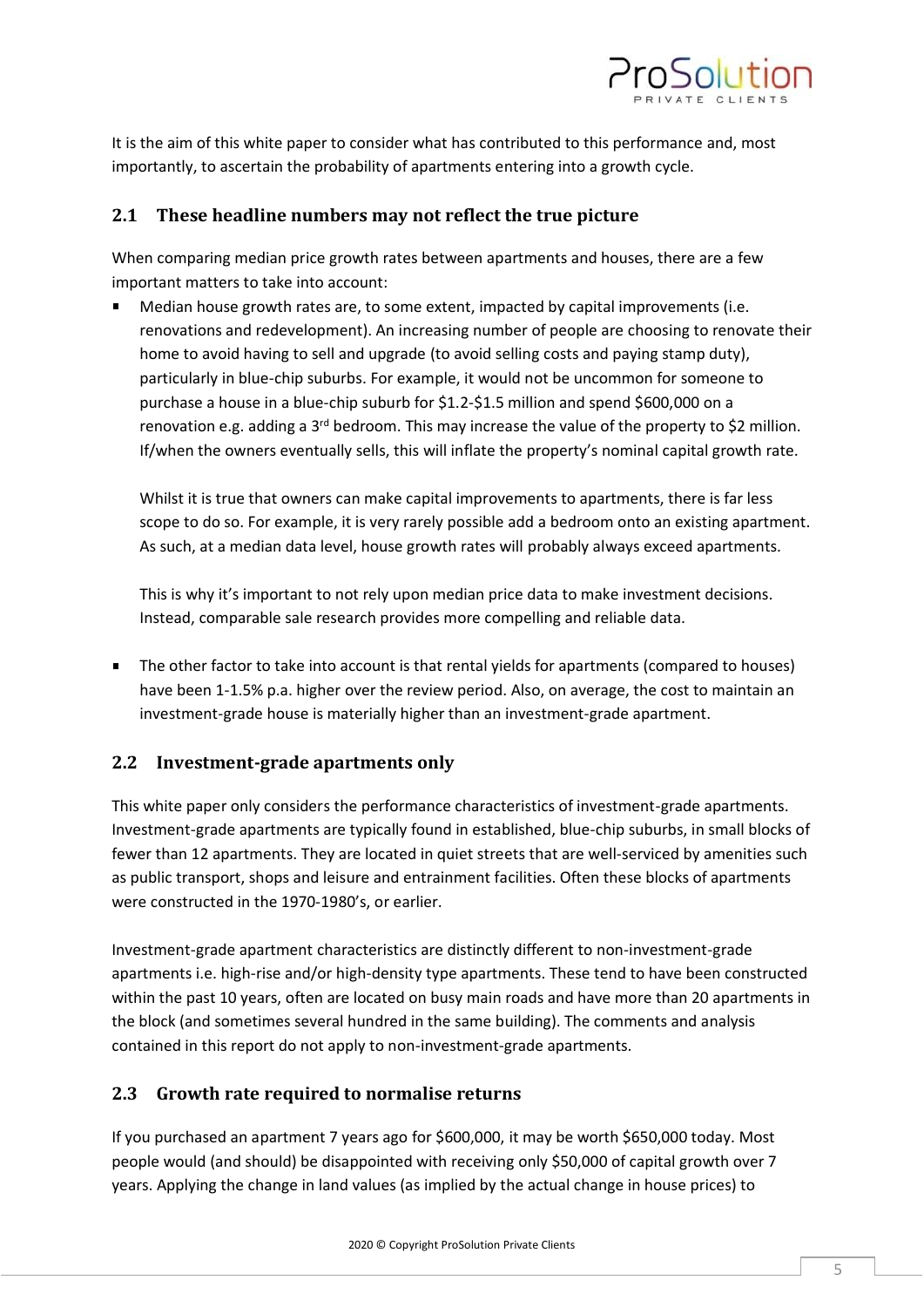

apartments, one could argue that the intrinsic value of this apartment may be closer to \$900,000. This intrinsic valuation is illustrated by the blue dotted line in Chart 2 below.

We calculated that this apartment would need to generate an average capital growth rate of 9.2% p.a. over the next 10 years to "make up" for its past under-performance (i.e. to grow from value A to value B). That is, the value of the apartment would need to increase from \$650,000 to \$1.55 million over the next 10 years. Whilst that might seem unrealistic, we note that apartments have delivered growth above 9.2% p.a. in the past, as illustrated in Chart 1.



#### <span id="page-5-0"></span>**2.4 Comparing apartments to houses is unfair**

Comparing the performance of houses with apartments ignores that fact that the cost of an entrylevel house is often more than double that of an entry level apartment. Not all investors are in a position to be able to invest in a house i.e. their financial budget doesn't extend to this level. Therefore, in order to invest in an established, blue-chip suburb, they have to invest in an apartment.

From a practical perspective, a fairer comparison is probably to compare investing in an apartment in an investment grade suburb *versus* investing in a house in a middle or outer ring location i.e. further away from the CBD.

There's a large body of evidence that demonstrates that average capital growth rates decline the further away a property is located from the CBD (e.g. [this report](https://www.ahuri.edu.au/__data/assets/pdf_file/0007/2050/AHURI_Final_Report_No154_The_benefits_and_risks_of_home_ownership_for_low-moderate_income_households.pdf) – refer page 78 onwards). Therefore, typically, investors are better off investing in an apartment in an investment-grade suburb.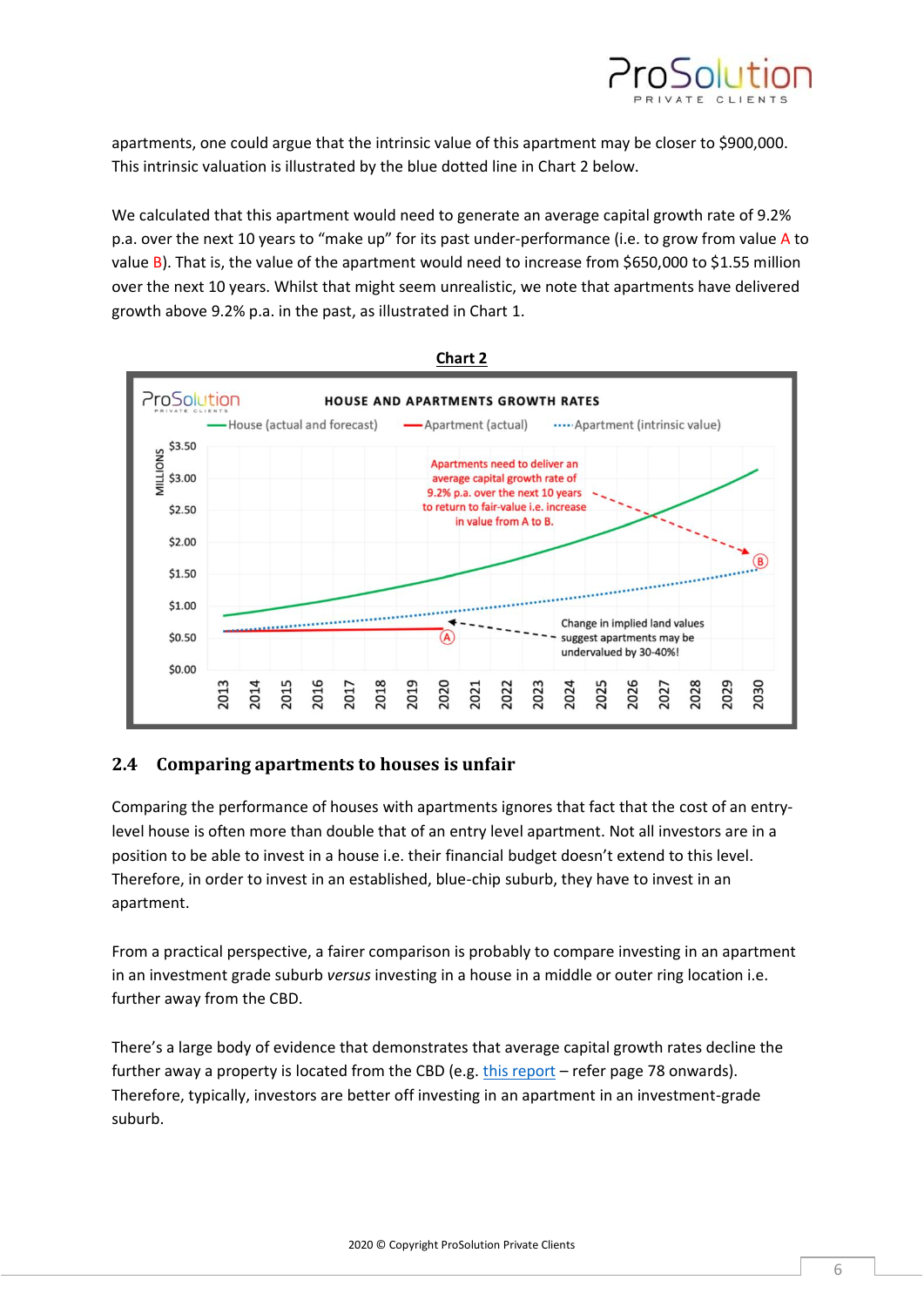

# <span id="page-6-0"></span>**3 Contributors to supply and demand**

There are two main factors that will influence the price of any asset; supply and demand.

When demand exceeds supply, prices rise. The reverse is also true. And when markets are in equilibrium, prices remain steady.

There have been a few factors that have either contributed to, or subtracted from, supply or demand for investment-grade apartments, which we discuss below (in no particular order).

#### <span id="page-6-1"></span>**3.1 Supply of new apartments**

The increase in supply of new apartments is illustrated in the two charts below.

Chart 3 below sets out the number of residential unit constructions commenced per quarter. This trend data is provided by the ABS and is seasonally adjusted.



As you can see, supply of new apartments increased substantially from circa 2008 - 2009.

Construction commencements between 2006 and 2012 in Sydney ranged between 6,000 and 8,000 per quarter. By 2016, they had increased to over 18,000. They have since fallen significantly.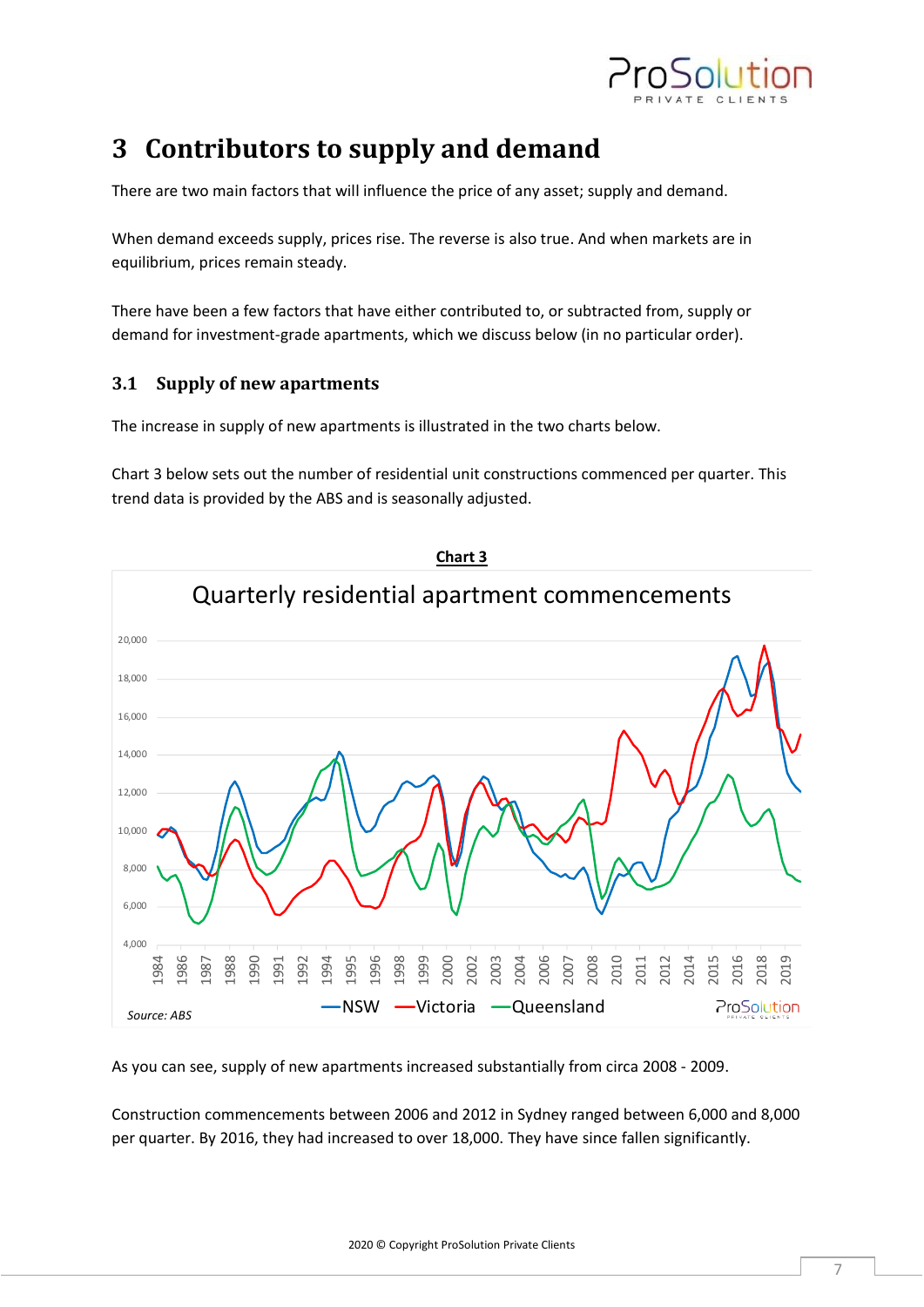

In Melbourne, between 1999 and 2009, construction commencements mostly ranged between 10,000 and 12,000 per quarter. Since 2010, the average has been 15,100 per quarter.

Brisbane underwent a construction boom between 2012 and 2016 which resulted in an over-supply of apartments. The market is still adjusting to this over-supply. It is not uncommon for owners in Brisbane to have lost \$100,000 to \$200,000 in value over the past 5 years.

Chart 4 sets out the proportion of apartments listed for sale compared to houses in a selection of investment-grade, blue-chip Melbourne suburbs since 2011 (when the data series began).



As you can see, in 2011, on average, 60% of properties listed for sale in these suburbs were apartments. By 2017, that proportion increased to 78%. Importantly, the proportion of apartments for sale is slowly trending down and is now 75%.

This data compliments the findings from Chart 3. That is, both charts suggest that investment-grade suburbs experienced a substantial supply of new apartment stock between 2011 and 2017. However, growth in the supply of apartments appears to have levelled out.

It is reasonable to assume this increase in supply of apartments has impeded price growth in the investment-grade sector.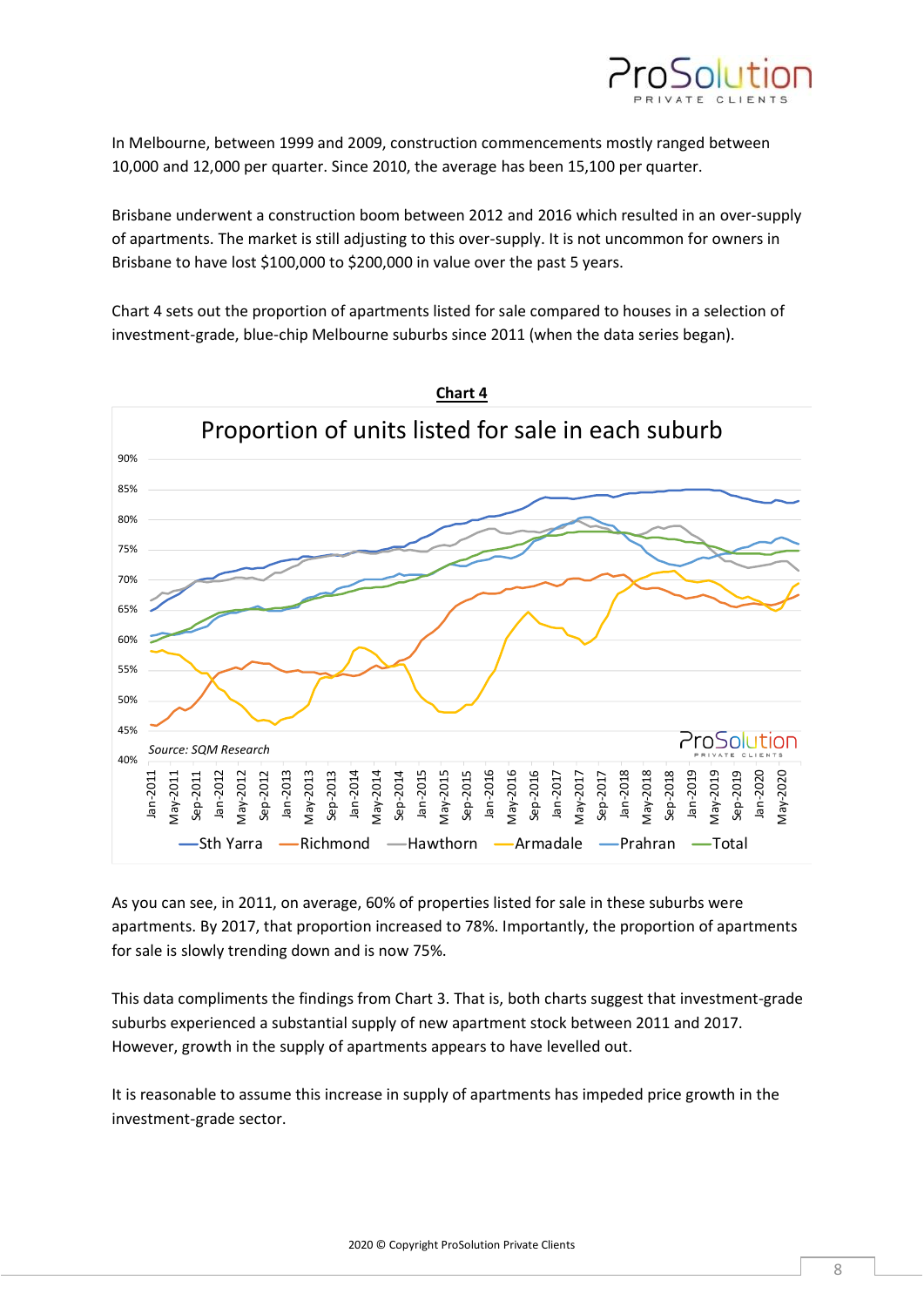

#### <span id="page-8-0"></span>**3.2 The supply of houses cannot be changed**

The supply of houses in established blue-chip suburbs cannot be changed. Supply is fixed as there is no vacant land. The only way supply of houses can be increase in established locations is through sub-division of blocks. However, sub-division is typically not economical in blue-chip suburbs (that is why sub-division activity tends to occur in secondary locations). Therefore, it is reasonable to assume the supply of housing cannot be changed. As such, investors only need to be concerned with any potential changes in demand, not supply, when contemplating future rates of capital growth.

However, as we have seen in Section 3.1 above, the supply of apartments can be increased. However, supply cannot be increased infinitely. A location will eventually become saturated.

Larger apartment developments tend to be constructed on busy main roads or behind shopping strips. Some examples in Melbourne include Chapel Street in South Yarra, Bridge Road and Swan Street in Richmond and High Street in Prahran. Larger residential unit developments are less common in quiet streets (where investment-grade apartments tend to be located). Therefore, there are a limited number of locations within any given suburb that lend themselves to high-density developments.

Given the development that has occurred over the past 10 years, there are fewer apartment development opportunities in blue-chip suburbs compared to 10 years ago. Whilst it might not yet be close to saturation levels, it is probably fair to say that a substantial number of all viable sites have already been developed.

#### <span id="page-8-1"></span>**3.3 Tightening in credit**

We have written a lot about the impact of credit tightening that has occurred since 2009 when 'responsible lending' regulations were first introduced. This tightening in regulation dramatically reduced everyone's borrowing capacity. This affected first home buyers (FHB) to the greatest extent, as they tend to have relatively weak financial positions and borrowing capacities are tight.

This may have encouraged more FHB to be attracted to lower-priced, off the plan apartments – away from higher-priced, established, investment-grade apartments, thereby reducing demand for this investment-grade sector. Also, residential developers have very large marketing budgets, and this allows them to attract the attention of buyers. As such, it's not unsurprising that new apartment stock has soaked up most of the demand for apartments. Most uneducated buyers prefer a shiny and new apartment.

The Australian government has recently announced the relaxation of responsible lending rules (from 1 March 2021) which should materially improve FHB capacities.

The tightening in credit has impacted commercial finance for developers also. Banks now require a higher level of pre-sales, which can be challenging to obtain. As such, I anticipate not all approved projects will necessarily proceed to construction.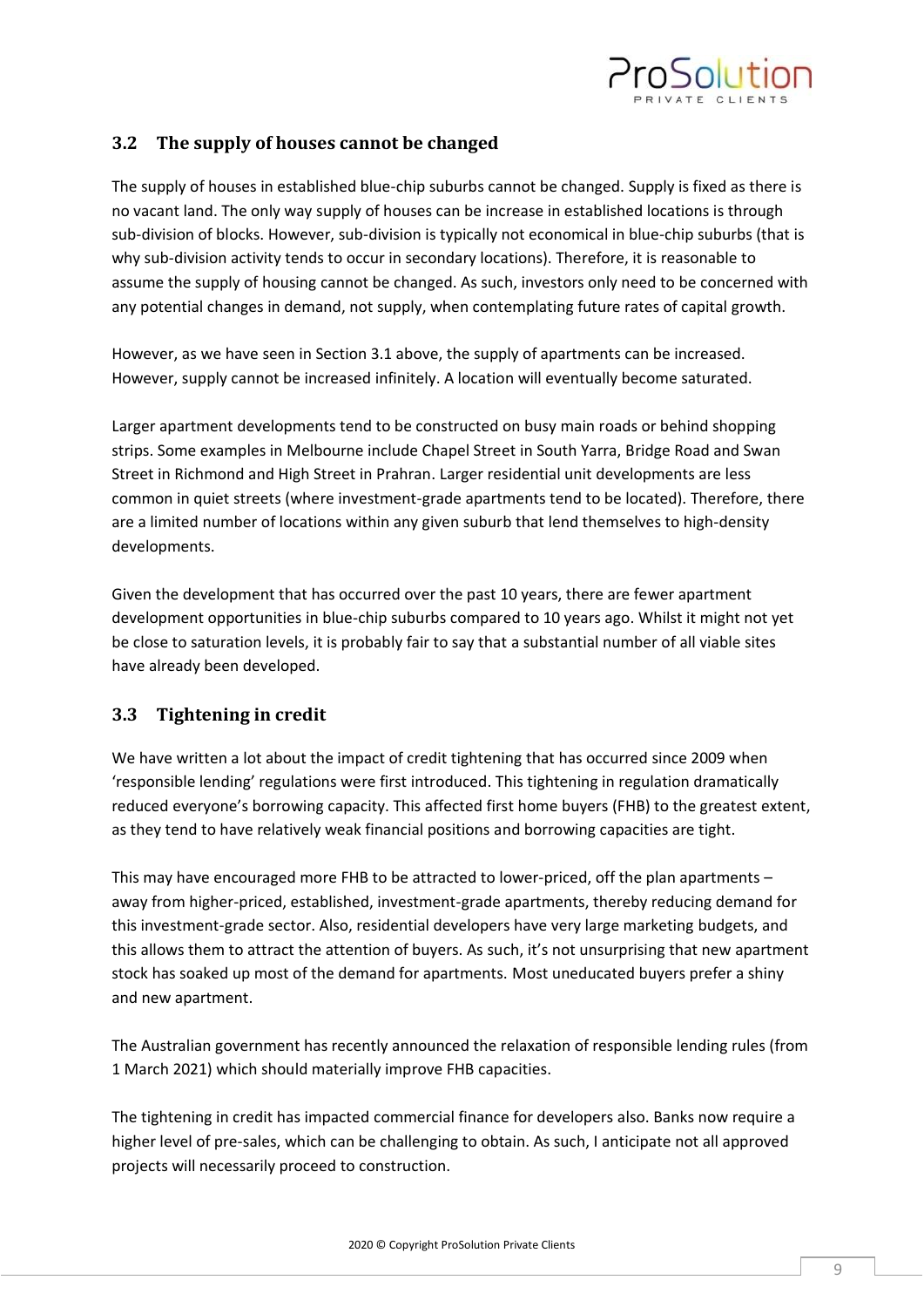

#### <span id="page-9-0"></span>**3.4 Foreign buyers used to dominate the apartment market**

In the past, most residential developers targeted non-resident buyers. They would have teams of salespeople on the ground in China and other Asian countries selling Australian apartments off-theplan. Developers constructed buildings solely to fulfil this demand.

However, in 2015, the Australian government (its *Foreign Investment Review Board* or FIRB) started tightening rules governing the circumstances in which foreigners were able to purchase property in Australia. This has led to a dramatic fall in the volume of sales to foreigners.

In the 2014/15 financial year, the FIRB approved the acquisition of over \$60 billion of residential real estate. By the 2018/19 financial year, the amount of residential real estate approved for purchase by foreigners had fallen to \$14.8 billion.

The foreign buyer market is now less than 25% of its previous size. In 2019, the government introduced a [cap on foreign ownership](https://treasury.gov.au/sites/default/files/2019-03/Stronger-rules-for-foreign-investors-owning-Australian-housing.pdf) of new developments. This means that developers cannot sell more than 50% of a new development to foreign buyers.

Generally, resident buyers expect a much higher level of quality (i.e. in terms of build and finish) compared to non-resident buyers. In the past, a lot of apartments were constructed specifically for the foreign buyer market and they were "cheap and nasty". However, as most developers can no longer rely on the foreign buyer market, they are forced to design developments for the resident market. This means constructing higher quality properties, which inevitably cost more. And this will push prices higher.

The volume of new apartments constructed is likely to be significantly lower over the next ten years compared to the previous ten years.

#### <span id="page-9-1"></span>**3.5 Potential shift away from "shiny and new" to "tried and tested"**

Most owner-occupiers are attracted to brand new apartments because they are contemporary and in perfect condition (no wear and tear). However, new developments have lost some of their appeal in recent years due to construction issues and concerns with respect to cladding.

For example, in 2018, residents in Sydney were evacuated from the Opal Tower due to cracking and concerns about the structural integrity of the building. Not only do owners have to deal with the cost of remediation of defects, but recent reports suggest their building insurance premium will rise from \$100,000 to \$2 million per year!

In addition, a lot of money has had to be spent by owners to rectify apartment cladding issues in response to the Grenfell Tower fire in London in 2017.

Finally, recently constructed buildings typically include various amenities such as gyms, pools, multiple lifts and so on. As these buildings age, they will require substantial maintenances to ensure they retain their appeal. This will substantially increase Owners Corporation fees, which could negatively impact property values. Conversely, if they are not adequately maintained (which is a risk if owners vote against spending this money), they will quickly lose any appeal and value.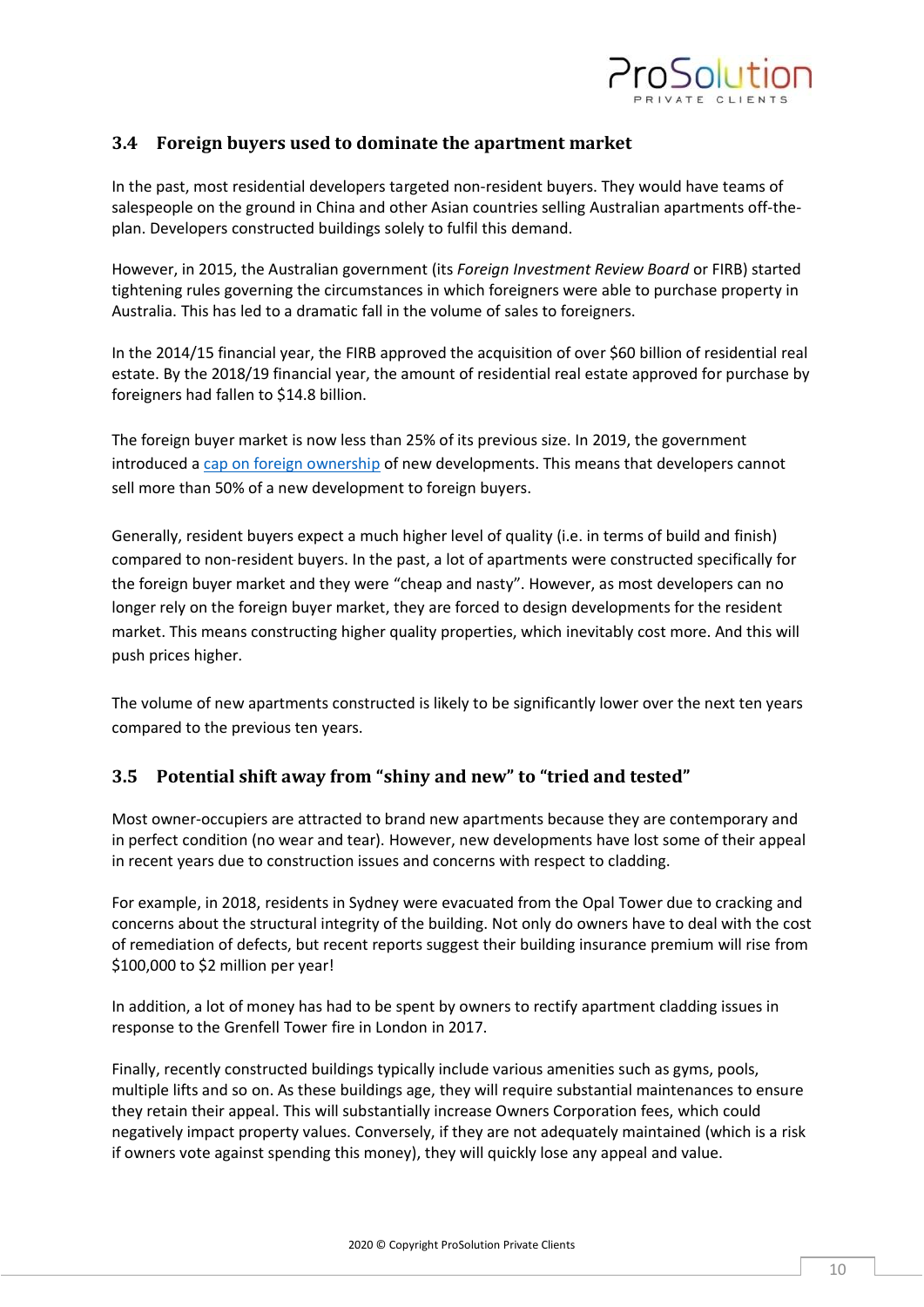

The upshot is that I expect apartment buyers may start preferring the safety of a well-constructed building that has stood the test of time i.e. an older-style building.

#### <span id="page-10-0"></span>**3.6 It's the land component that appreciates**

The fact is that investment-grade apartments have an attributable land value.

As a basic example, a block of 8 apartments might occupy 800 sqm of very valuable land. If that parcel of land is worth say \$3 million, then each apartment has a notional, attributable land value of \$375,000. If each apartment is worth \$650,000, then 58% of this amount is represented by land value (and the rest building value).

The fact that house prices have been rising (faster than apartments) is an indication that land values have been rising. Therefore, it stands to reason that investment-grade apartments must also be worth more (as the underlying land is worth more today than it was 10 years ago). The only way an apartment's intrinsic value could have remained unchanged over this time is if the building value had depreciated by the same amount as that the land value had appreciated. However, this is very unlikely, especially if the apartment was constructed 50+ years ago, as most of the depreciation has already occurred.

I am aware of recent sales of entire apartment blocks that provide strong evidence that underlying land values have appreciated. That is, there have been a handful of situations where 6 owners (e.g. in a block of 6 apartments) have agreed to act together and sell the whole block to a developer. In this situation, they have been able to realise the intrinsic land value of their property which has greatly improve their individual investment returns.

In short, if houses are worth more, land values must have contributed to this increase, so investment-grade apartments (which typically have a 50% land value component) must be worth more too.

#### <span id="page-10-1"></span>**3.7 Population growth and immigration**

Chart 5 below has been published by the [ABS.](https://www.abs.gov.au/statistics/people/population/population-projections-australia/latest-release#national)

The ABS project that Australia's population will increase from 25.6 million today to 41.6 million by 2066. Melbourne is projected to be the largest city in Australia by 2066 with a projected population between 8.6 million and 12.2 million, surpassing Sydney between 2031 and 2057.

As the chart illustrates, our population growth is highly dependent on overseas immigration. Of course, Covid has temporally reduced immigration to nil.

However, in the long run, we expect Australia's handling of the Covid pandemic will substantially increase demand of immigration to Australia. Compared to the USA and UK, Australia has done a substantially better job at controlling virus infection and resultant deaths. As a result, our economy and employment rate has fared better too.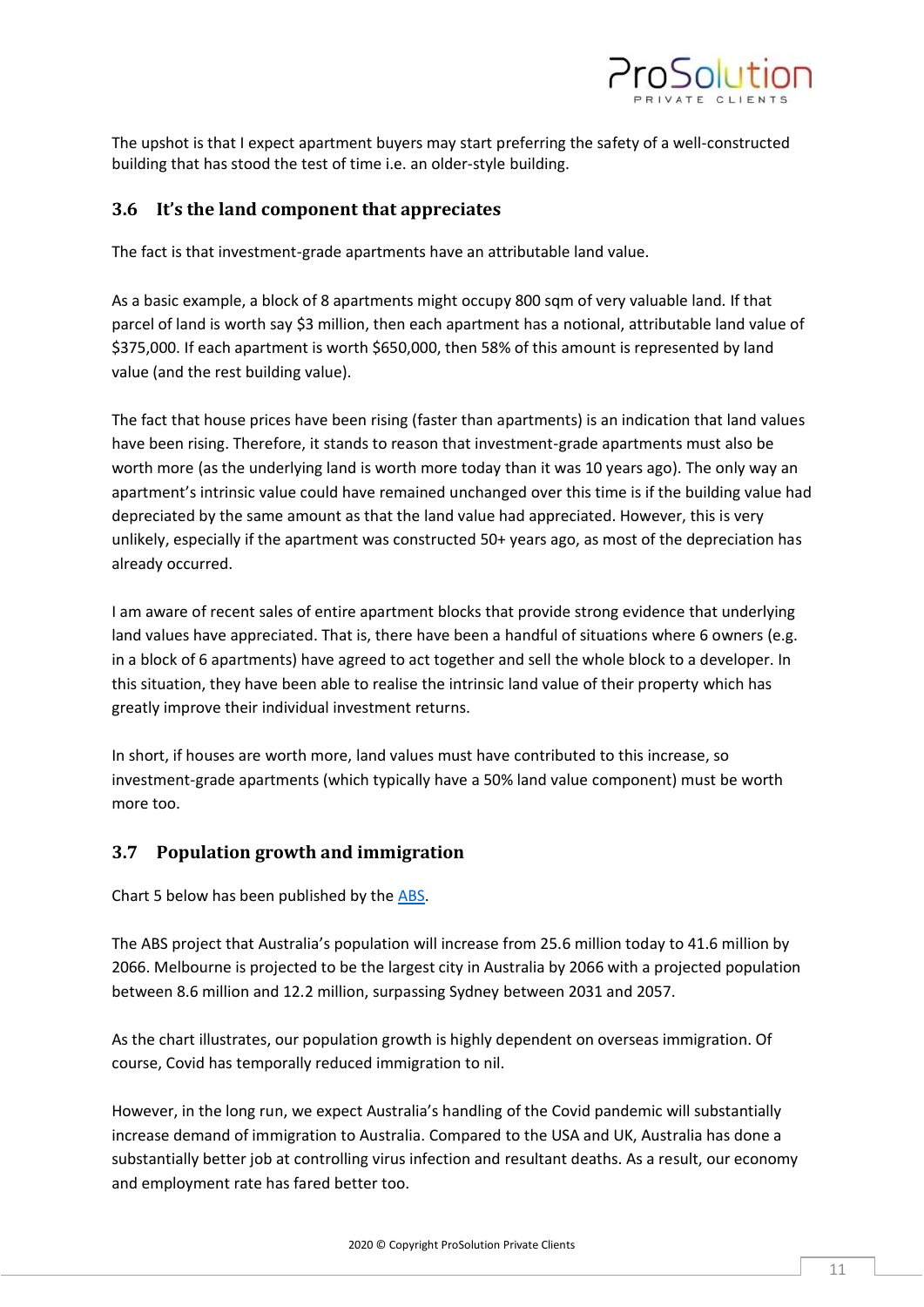

This will fuel demand for immigration and underwrite our future population growth.

A strong level of population growth will eventually absorb any increases in apartment supply. Once again, demand will outstrip supply and create price growth.

Property investors must take into account these long-term trends.

#### **Chart 5**



Projected population, Australia

Source: Australian Bureau of Statistics, undefined 2017 (base) - 2066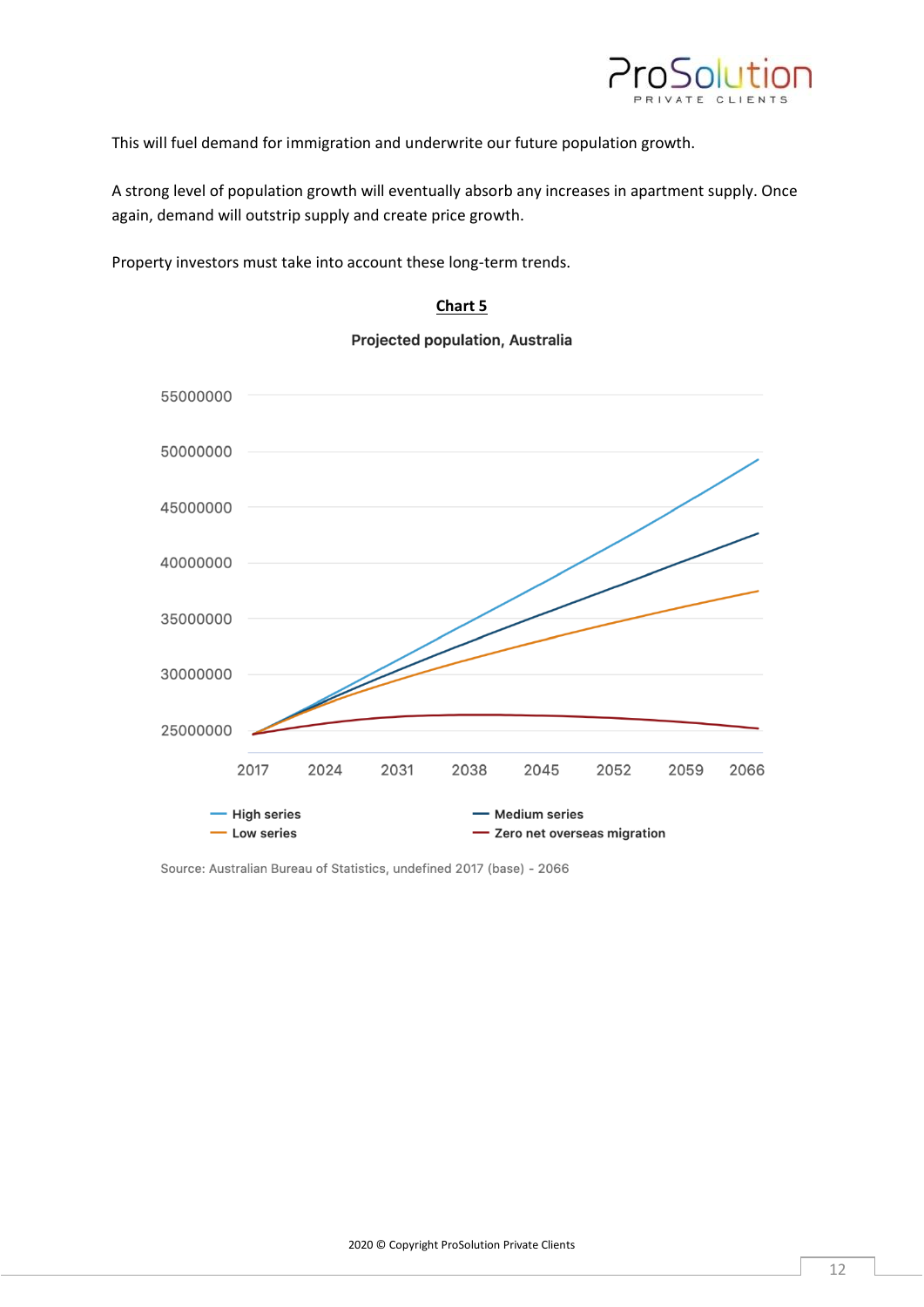

## <span id="page-12-0"></span>**4 What must you do to maximise your investment returns?**

Apartments are not "set and forget" investments. They do require some time and attention – not a lot, but some.

It is important that an apartment building is adequately maintained and modernised where appropriate and economical. This includes maintain gardens, the external condition of the building (e.g. painting) and common areas such as lifts and lobbies. If this is not done, the apartment block will lose appeal to buyers and rent and will likely underperform from an investment perspective.

To achieve this, you need a well-functioning *Owners Corporation* (OC) that proactively maintains the building. To ensure this is the case, you should attend OC meetings as a minimum. If the OC is not functioning well, it may be necessary for you to become a member of the Committee.

In addition to common areas, it is important that you maintain the internal areas within your apartment. It is not unreasonable to expect to spend the equivalent of approximately 0.5% of your apartment's value per year on repairs and improvements. You may not need to spend it each and every year. Instead, it may be more appropriate to complete some repairs and improvements every 5 to 10 years.

The timing, funding (e.g. loan or cash) and value of capital expenditure should be discussed with your financial and/or property advisor, tax accountant and property manager, to ensure cash flow, property value and tax benefits are maximised.